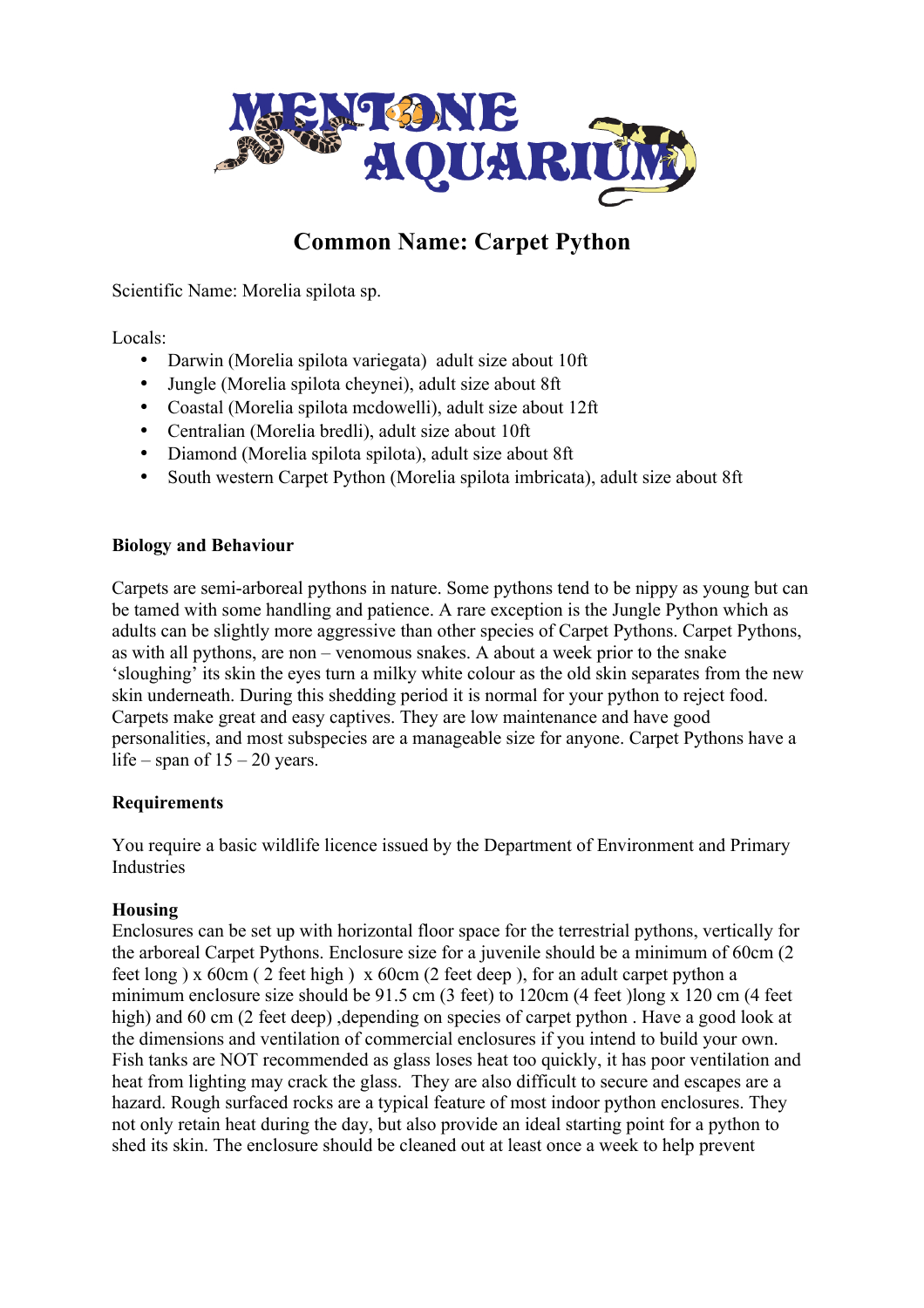disease and a suitable disinfectant used (Such as F10).

#### **Substrate**

Bark, aspen, sand, synthetic grass, newspaper or butchers paper are all good clean substrates.

#### **Water**

Provide a water bowl large enough and deep enough for individuals to completely submerge in. Bathing is essential for sloughing. Ensure water bowls are cleaned regularly - not only are they for bathing, they are also a source of drinking water.

## **Temperature and Lighting**

As pythons do not have internal means of keeping the body warm, they rely on external sources such as the sun or the radiating warmth from nearby rocks to reach their desired body temperature. Carpet Pythons' body temperature is required in order to digest their food and remain active. The carpet pythons preferred body temperature is 30 - 32°C, which it regulates by moving between warm and cool areas. Place a basking lamp at one end of the enclosure so there is a warm end and a cool end (thermal gradient) allowing the python to heat up and cool off, as it requires. The hot spot should be approximately 28-35°C. (But remember your enclosure should be large enough to have a thermal gradient of at least 5-8°C or more). Diamond Pythons however prefer cooler temperatures with a hot end at 28°C and a cool end of 25°C.The size of the enclosure will determine the wattage of the heat lamp used. As pythons are mostly nocturnal, UV lighting is not required, with the exception of the Diamond Python. Diamond Pythons are more arboreal than the other sub – species of Carpet Python and therefore require more sunlight, which is supplied by a 2.0UV spectrum fluorescent tube.

## **Feeding**

The Carpet Pythons diet usually consists of small mammals and birds. A range of frozen rodents are commercially available. Feeding pythons live animals is not advised as it can cause undue distress to the prey animal and if not eaten straight away your python may run the risk of being bitten by its prey. Freshly thawed (i.e. Warmed to room or body temperature, not cold or partly frozen) food, should be placed into the pythons enclosure with tongs (or forceps) so that the snake does not mistake your hand for food. The size and quantity is relevant to the size of the python, a little common sense should be exercised to judge the size of a meal. A feeding chart should be kept to remember when the last feeding was as when your python grows feedings will be more infrequent. Offer food once every 7 days when young, if food is not taken offer again in the next 7 days and if food is not taken a third time please consults a wildlife expert. When your python is fully grown they may only eat every  $14 - 21$  days as they store food much more efficiently.

## **Handling**

A Carpet Pythons temperament can vary from individual to individual as with all animals, some bite others do not, the key to a steady snake is handling while it is still young, and handling often. Some snakes instinctively bite the first thing that moves when a cage door